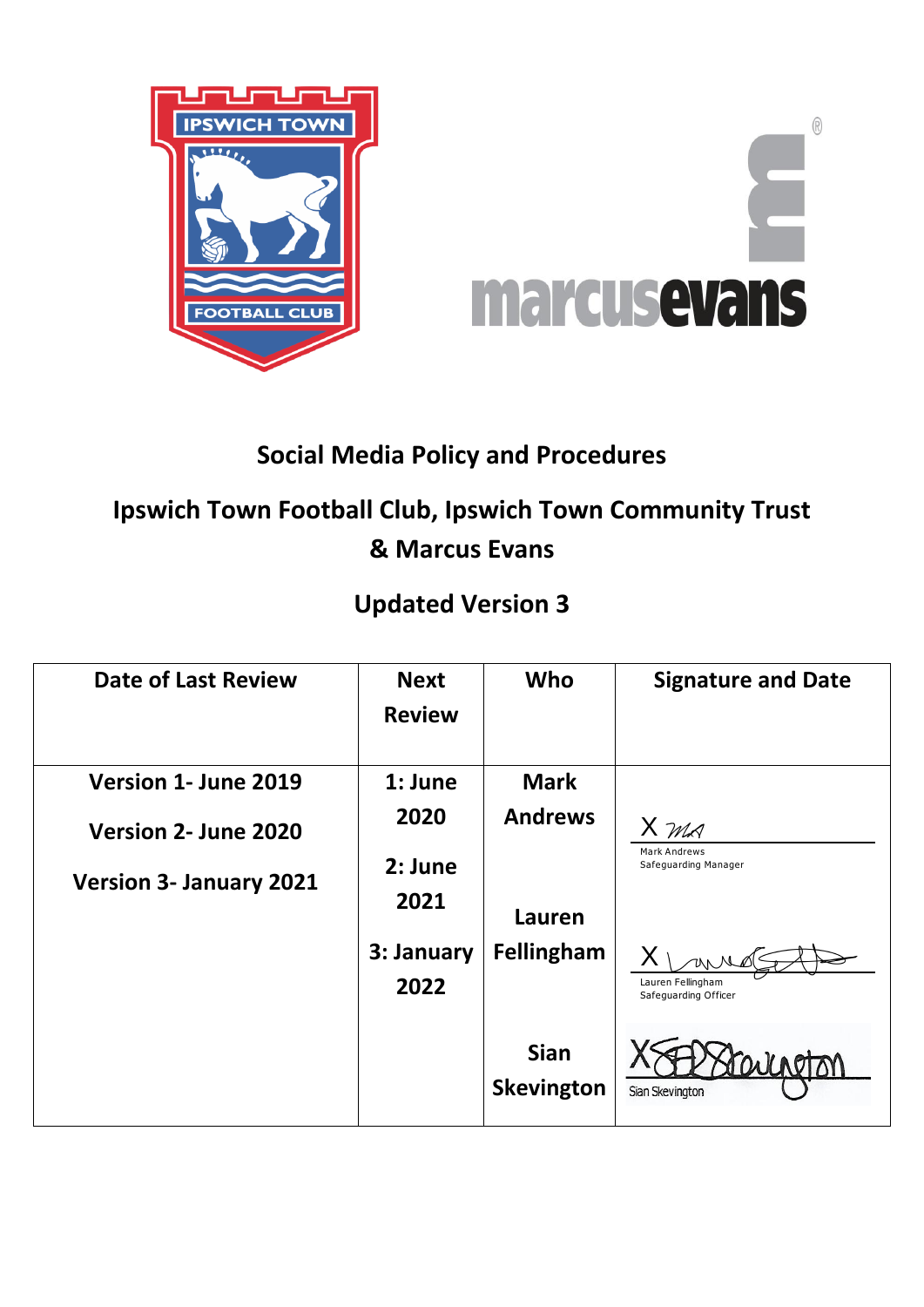#### **Policy Statement**

The official Marcus Evans, Ipswich Town Football Club and Ipswich Town Community Trust social media policy applies to all social networks (including but not limited to LinkedIn, Twitter, Facebook, Instagram, Myspace, Xing, etc;), video sharing sites (example YouTube), blogs, wikis, virtual worlds, discussion forums and all other types of social networks: and/or user-generated media, privately owned or hosted blogs and/or blogs setup by Marcus Evans or Ipswich Town Football Club and Ipswich Town Community Trust and its related companies that contain comments, discussions and suggestions, (re)tweets etc. (all of these activities are referred to as "posting" in this Social Media Policy).

Staff use of social media can pose risks to Marcus Evans and Ipswich Town's confidential and proprietary information, and reputation, and can jeopardise the Company's compliance with legal obligations. To minimise these risks, to avoid loss of productivity and to ensure that the Company's IT resources and communications systems are used only for appropriate business purposes, the Company expects staff to adhere to this policy.

#### **Purpose**

This policy deals with the use of all forms of social media, including, but not limited to Facebook, LinkedIn, Twitter, Wikipedia, Instagram, all other social networking sites, and all other internet postings, including blogs.

It applies to the use of social media for both business and personal purposes, whether during office hours or otherwise. The policy applies regardless of whether the social media is accessed using the Company's IT facilities and equipment or equipment belonging to members of staff.

Breach of this policy may result in disciplinary action being taken against an employee in line with the Company's disciplinary procedure, up to and including dismissal and casual workers may not be offered any further work or assignments by the Company and the Company may choose to terminate their contract with immediate effect.

Staff may be required to remove internet postings which are deemed to constitute a breach of this policy. Failure to comply with such a request may in itself result in disciplinary action against an employee and casual workers may not be offered any further work or assignments and their contract may be terminated with immediate effect.

## **Responsibility**

All managers have a specific responsibility for operating within the boundaries of this policy, ensuring that all staff members understand the standards of behaviour expected of them and taking action when behaviour falls below its requirements.

Any misuse of social media should be reported to the Head of the HR Department Denise Booth or your Line Manager. Any questions regarding the content or operation of this policy should be directed to the Head of the HR Department. All staff must comply with and support this policy.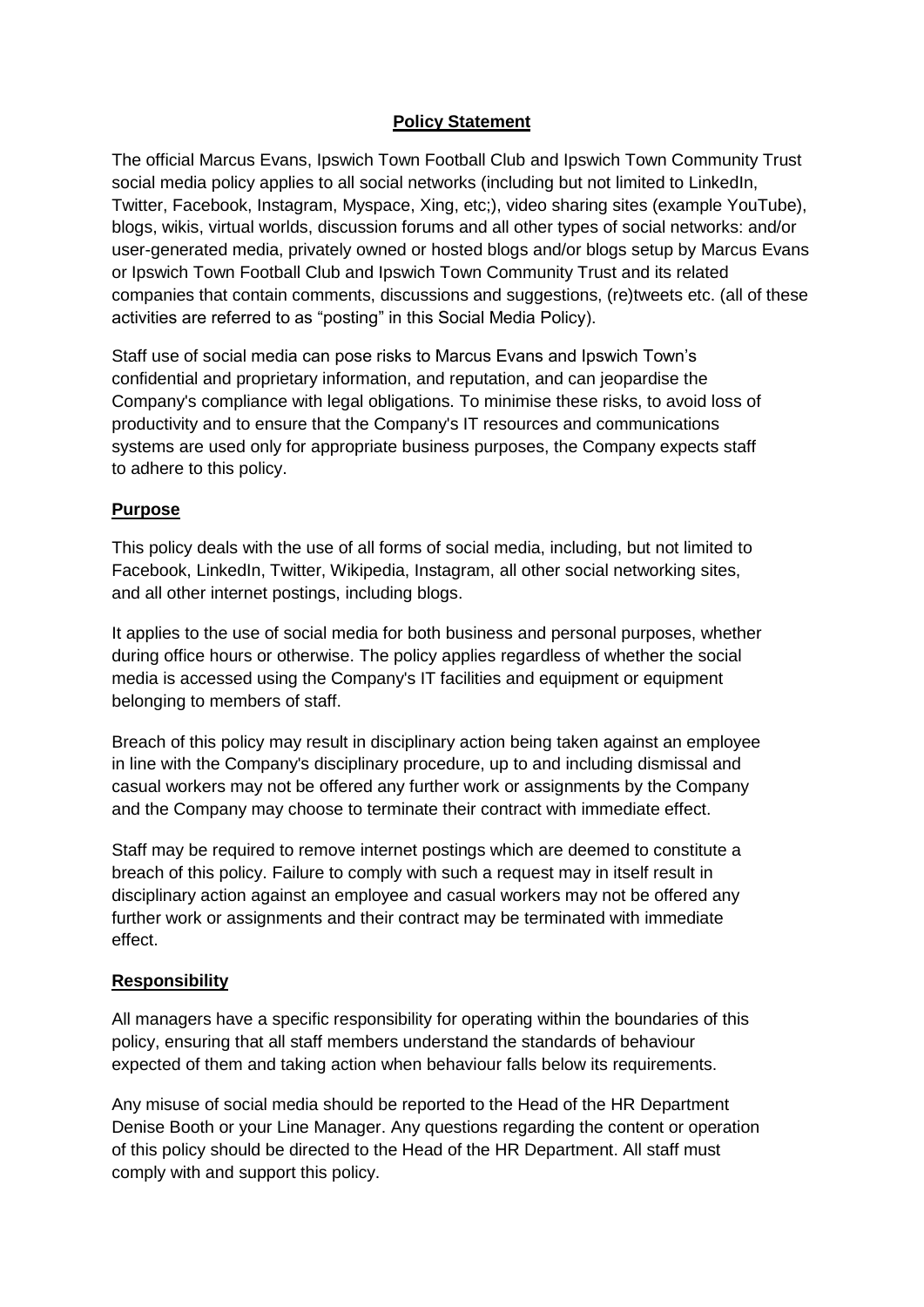Use of social media should take place in the employees own free time and out of office hours except in the case where an authorized member of staff is working on an official Marcus Evans, Ipswich Town Football Club or Ipswich Town Community Trust social network. Marcus Evans, Ipswich Town Football Club and Ipswich Town Community Trust fully respect the legal rights of our employees.

#### **Compliance with related policies and agreements**

Staff who wilfully or knowingly violate or abuse the provisions of this policy, will be subject to disciplinary action in accordance to Ipswich Town Football Club and Ipswich Town Community Trust disciplinary procedure. Breaches of the law will of course be dealt with by local law enforcement agencies. If you post on non-official Marcus Evans, Ipswich Town Football Club and Ipswich Town Community Trust social media sites then you must use your real name and disclose only that you are employed by Marcus Evans, Ipswich Town Football Club or Ipswich Town Community Trust together with the official title of the position that you hold. If a staff member discloses the fact that they work for Marcus Evans, Ipswich Town Football Club or Ipswich Town Community Trust, they must also state that their views do not represent those of the Company. Staff should also ensure that their profile and any content posted are consistent with the professional image presented to clients and colleagues.

At all times you must not:

1. Disclose information about Marcus Evans, Ipswich Town Football Club or Ipswich Town Community Trust that is confidential or proprietary.

2. Post negative comments or personal data about clients or staff of Marcus Evans, Ipswich Town Football Club or Ipswich Town Community Trust

3. Share information about current or prospective clients of Marcus Evans.

4. Post statements that are defamatory, obscene, proprietary or libellous towards any of Marcus Evans, Ipswich Town Football Club or Ipswich Town Community Trust affiliates, customers, clients, business partners, suppliers, vendors or other stakeholders.

6. Promote any personal financial interests, commercial ventures or personal campaigns.

7. Link your personal blog to any Marcus Evans, Ipswich Town Football Club or Ipswich Town Community Trust branded web pages.

8. Post any comments that may bring Marcus Evans, Ipswich Town Football Club or Ipswich Town Community Trust into disrepute.

9. Breach the company's Telecoms policy (See Marcus Evans Telecom Policy), Equality, Diversity and Respect Policy (See ITFC Equality, Diversity and Respect Policy), GDPR Data Protection Policy (See Marcus Evans Data Protection Policy),

Staff should never provide references for other individuals on social or professional networking sites, as such references, positive and negative, may be attributed to the Company and create legal liability for both the author of the reference and the Company.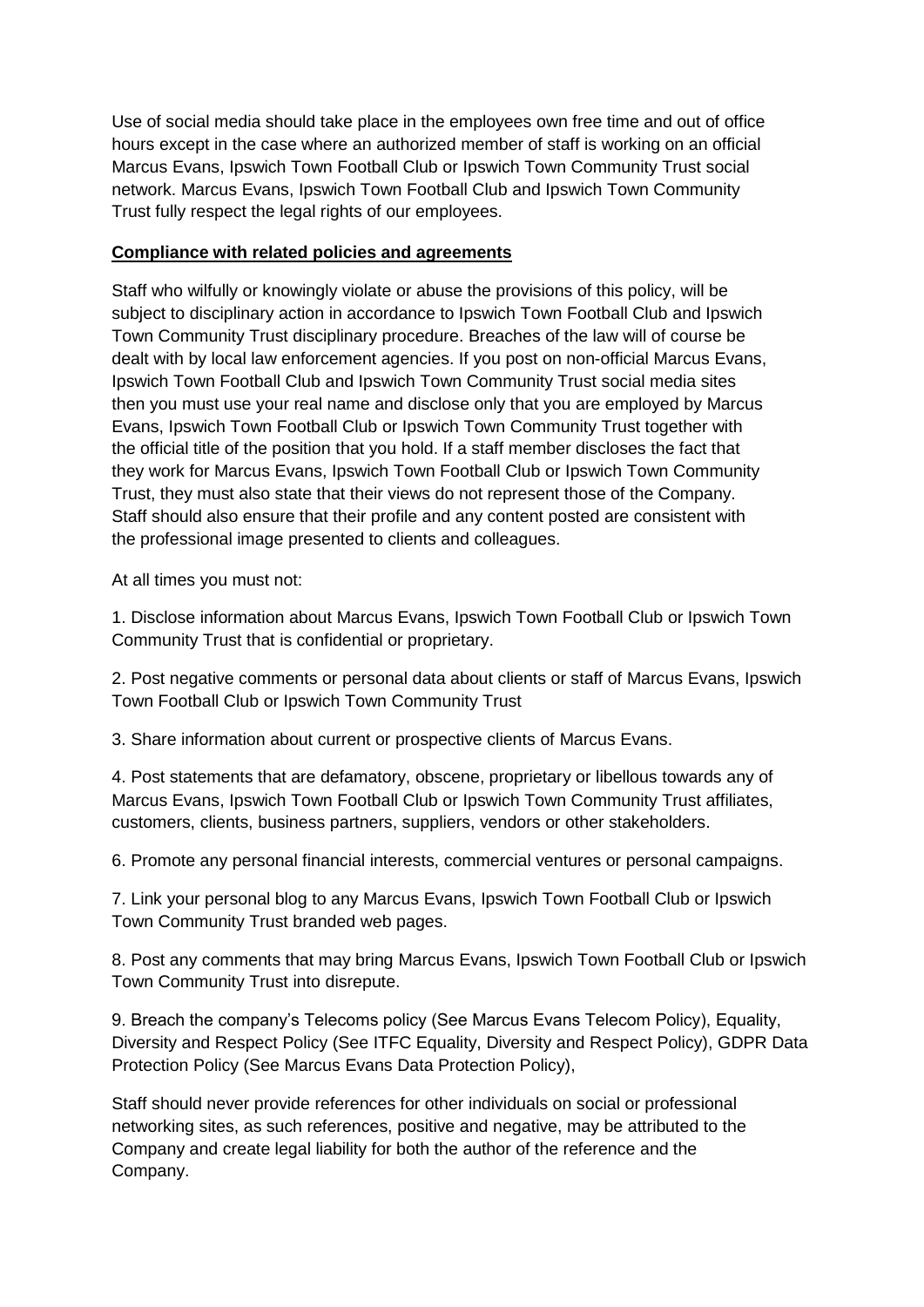Employees who breach any of the above policies will be subject to disciplinary action in line with the Company's disciplinary procedure up to and including termination of employment. Casual workers who breach any of the above policies may not be offered any further work or assignments by the Company and the Company may choose to terminate their contract with immediate effect.

#### **Business use of social media**

Staff may from time to time be encouraged as part of their duties, to belong to social networking sites, such as Linked In, provided that the staff member complies with the following rules:

- You use social networking sites for business development purposes;
- You are a member of one, not multiple, social networking sites;
- You use your work email address;
- You ensure that all information posted about yourself is both accurate and up to date;
- You use the site responsibly and for example only seek to link to those contacts who are likely to wish to link with you;
- You do not spend a disproportionate amount of your time on social networking sites;
- You recognise that the contact information in respect of the business contacts with whom you link on any social networking site during your engagement with the Company remains the Company's confidential information and accordingly you agree that at any time on request and in any event on the termination of your contract you will delete the links which you have with such business contacts;
- You do not post comments or articles on a social networking website without your manager's permission;
- You do not post any information or comment which is unfavourable or uncomplimentary about the Company or comment on any such information/opinion posted by another user;
- You do not create or join any group if your membership of that group may be prejudicial to the Company's interests;
- You do not act in a manner which exposes or is likely to expose the Company to any liability.

The use of social media for business purposes is subject to the remainder of this policy.

## **Specific Use of each Social Platform**

LinkedIn and Twitter LinkedIn is being used right now in many ways by many staff in the company. It is occasionally used as a recruitment tool, most commonly used as a research/lead generation/informational gathering tool and often used to market and promote Marcus Evans products and services. Twitter, Facebook and Instagram is used primarily as a tool to promote our events online as well as recruitment and research/information gathering. The specific policy with regards to each of these areas is outlined below:

**Recruitment** : While usage of LinkedIn and Twitter as a recruitment tool is acceptable, please note that only authorized recruiters for Marcus Evans, Ipswich Town or Ipswich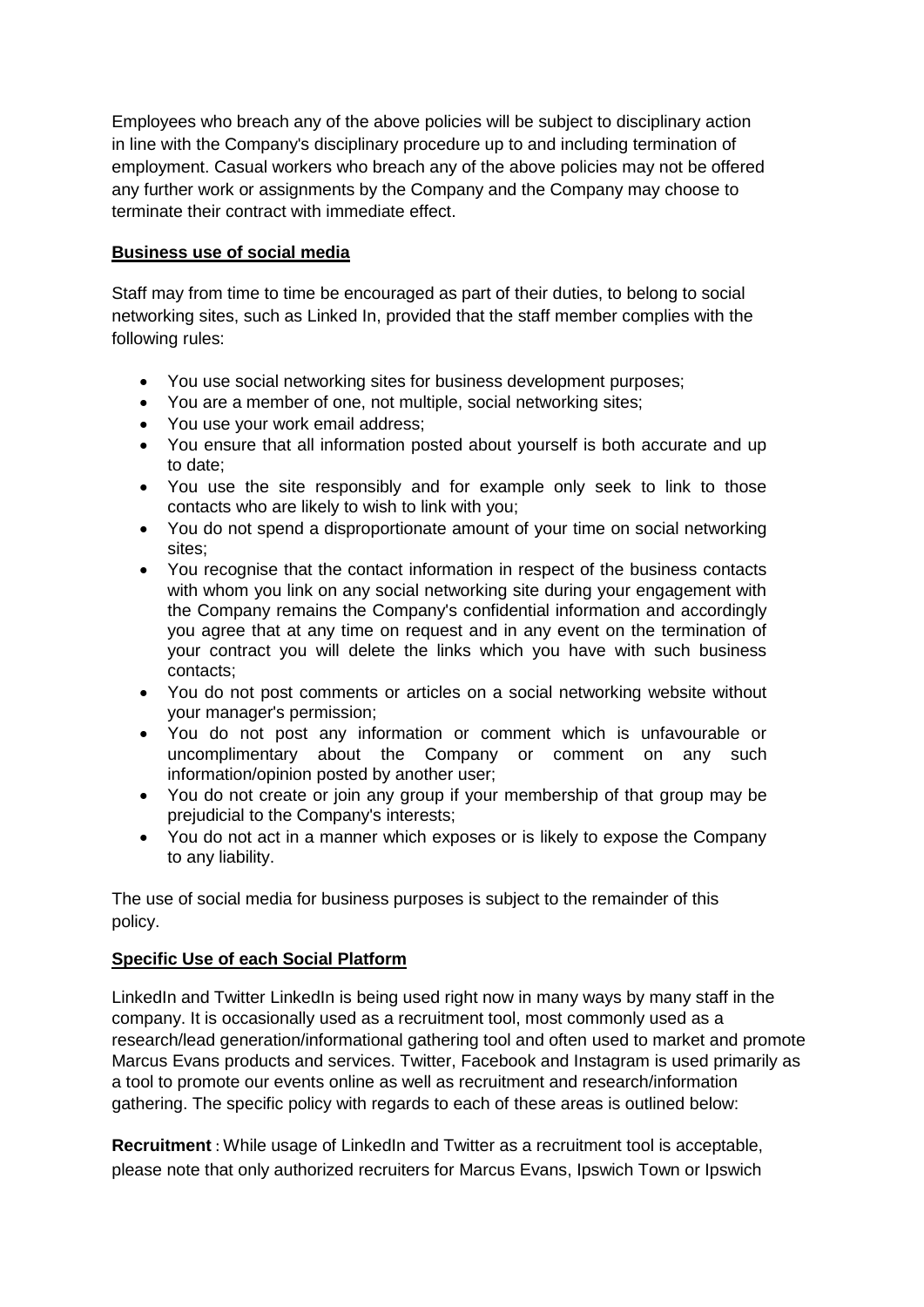Town Community Trust may use or post advertisements for specific jobs and secondly the recruitment advert must be an authorized advert. Anyone intending to use LinkedIn or Twitter for this purpose must seek approval from their Head of Department or Line Manager. Marcus Evans, Ipswich Town or Ipswich Town Community Trust may use internet searches to perform due diligence on candidates in the course of recruitment. In such event, Marcus Evans, Ipswich Town or Ipswich Town Community Trust will act in accordance with its data protection and equal opportunities obligations.

**Research/lead generation/informational gathering:** Many sales, production and marketing staff are using LinkedIn or Twitter for these purposes and there is no authorization required for you to do so.

**Marketing and promoting products**: Staff are allowed to post to Facebook, Twitter or Instagram ensuring that they have received permission from their Head of Department or Line Manager and they have received a secure log in to these sites. Moving forward, it is the intention of all staff to be advised of the type of comments that can be made prior to posting by their Head of Department or Line Manager. Please note that all information, attendee lists, client information, etc; is retained as the proprietary information of Marcus Evans, Ipswich Town or Ipswich Town Community Trust and should be kept confidential. (See Data Protection Policy)

#### **Personal use of social media**

Personal use of social media is never permitted during working time or by means of the Company's computers, networks and other IT resources and communications systems. Staff found in breach of this will face disciplinary action.

## **Monitoring**

The contents of Marcus Evans, Ipswich Town's or Ipswich Town Community Trust's IT resources and communications systems are the Company's property. Staff should have no expectation of privacy in any message, files, data, document, facsimile, telephone conversation, social media post conversation or message, or any other kind of information or communications transmitted to, received or printed from, or stored or recorded on the Company's electronic information and communications systems.

The Company reserves the right to monitor, intercept and review, without further notice, staff activities using the Company's IT resources and communications systems, including but not limited to social media postings and activities, to ensure that the Company's rules are being complied with and for legitimate business purposes and staff consent to such monitoring by their use of such resources and systems. This might include, without limitation, the monitoring, interception, accessing, recording, disclosing, inspecting, reviewing, retrieving and printing of transactions, messages, communications, postings, log-ins, recordings and other uses of the systems as well as keystroke capturing and other network monitoring technologies.

Marcus Evans, Ipswich Town Football Club and Ipswich Town Community Trust may store copies of such data or communications for a period of time after they are created, and may delete such copies from time to time without notice.